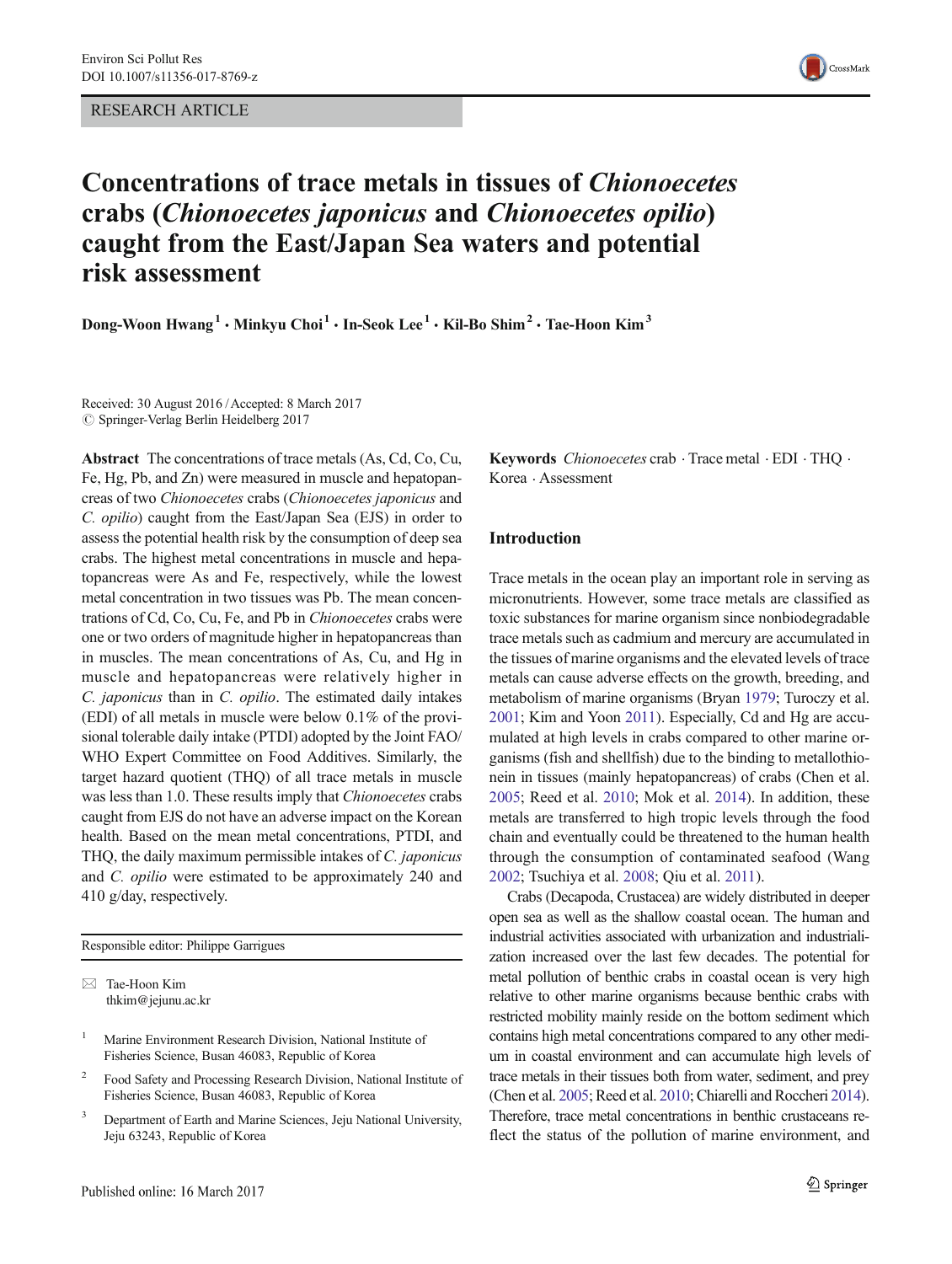benthic crabs in some coastal oceans have been used as biomonitoring indicators of metal pollution in marine environment (Jewett and Naidu [2000](#page-8-0); Burger et al. [2002;](#page-8-0) Reed et al. [2010](#page-9-0); Julshamn et al. [2015\)](#page-8-0). However, the accumulation of trace metals in tissues of deep sea crab species is less well known (Turoczy et al. [2001](#page-9-0); Kim and Yoon [2011](#page-8-0); Perry et al. [2015\)](#page-8-0).

Chionoecetes crab is a large, long-lived, and deep sea crab, and five species of *Chionoecetes* crabs live mainly in deep cold waters of the North Pacific Ocean including the East/Japan Sea (EJS), the Okhotsk Sea, the Bering Sea, adjacent to the Aleutian Islands, and the Kamchatka Peninsula and the northwest Atlantic Ocean (from Greenland south to Casco Bay, Maine) (Jadamec et al. [1999](#page-8-0)). In these Chionoecetes crab species, two species of Chionoecetes crabs, beni-zuwai crab (Chionoecetes japonicus) and snow crab (Chionoecetes opilio), are distributed in the EJS, a marginal sea of the northwestern Pacific Ocean (Chun et al. [2009\)](#page-8-0). C. opilio occurs along the continental shelf at depths ranging from 200 to 450 m, while *C. japonicus* is observed along the continental slope at depths ranging from 400 to 2000 m in the bottom sediment (Yosho and Hayashi [1994](#page-9-0); Kon [1996](#page-8-0); Jadamec et al. [1999](#page-8-0)).

Crabs are one of most preferred seafood products in the whole world. Chionoecetes crab (especially, C. japonicus) is a representative commercial species caught in the EJS and is consumed in the neighboring country, such as Korea, Russia, and Japan, either as boiled or steamed cooked product. Generally, mainly the muscle tissue of legs and claws of the Chionoecetes crabs is consumed; however, sometimes the hepatopancreas of Chionoecetes crabs is also consumed in Korea. According to Statistics Korea, the production of Chionoecetes crabs has gradually increased from  $\sim$ 25,000 t in the 1990s to  $\sim$ 40,000 t in 2010's in Korea (KMOF) [2015\)](#page-8-0). However, Korea during the last 23 years has been discharging various kinds of liquid and solid wastes at two dumping sites of EJS located within the habitat of Chionoecetes crabs (KMOF [2004;](#page-8-0) Song et al. [2015\)](#page-9-0). Recently, as the consumption of Chionoecetes crabs increases, Koreans have become increasingly aware of the safety of Chionoecetes crabs.

In this study, we investigated the concentrations of eight trace metals (As, Cd, Co, Cu, Fe, Hg, Pb, and Zn) in tissues of Chionoecetes crabs collected in the EJS. The primary purpose of our study is to evaluate to what degree these Chionoecetes crabs are contaminated with these selected trace metals. Potential human health risk assessment is also conducted to evaluate whether *Chionoecetes* crab consumption presented any potential hazard to humans.

## Materials and methods

#### Sample collection and analytical methods

Five male beni-zuwai crabs and snow crabs were collected from each of the four and three fishing ports, respectively, along the eastern coast of Korea in March 2011 (Fig. 1).



Fig. 1 A map showing the sampling locations for analyzing the trace metals in the tissues of Chionoecetes crabs caught from East/Japan Sea waters. The dotted and solid lines represent the habitats of beni-zuwai crab and snow crab, respectively

These ports were the representative distributing centers of Chionoecetes crabs. After collection, Chionoecetes crabs were kept alive in a cool box filled with ice and were transferred to the laboratory within 2 days. In the laboratory, these crabs were stored in a freezer at −20 °C and were euthanized by chilling. Before the crabs were dissected, crab sizes were measured. Crab sizes (carapace length, carapace width, body thickness, and weight) of these Chionoecetes crabs collected at each sampling site are shown in Table [1.](#page-2-0)

The trace metals in the tissues of *Chionoecetes* crabs were measured by an analytical procedure modified from Kim et al. [\(2011\)](#page-8-0). Firstly, Chionoecetes crabs were washed with deionized water (DIW) passed through a Milli-Q water purification system (Elix 5, Millipore, USA) and were dissected using a precleaned ceramic knife over a clean ceramic chopping board. Muscle samples in body, claw and leg, and hepatopancreas samples were taken from each individual and then were freeze-dried at −80 °C with a vacuum freeze dryer. The dried tissues were pulverized and homogenized with a mixer mill in a jar.

Approximately 1.0 g of the powdered tissue samples was placed in an acid-cleaned 60-mL digestion vessel (Teflon, Savillex Corp., USA) with 10 mL of nitric acid  $(HNO<sub>3</sub>)$ , Suprapur grade, Merck, Germany) and then was settled at room temperature for 3 h. After prereaction, the tissue samples were digested with lids at 80 °C for 7 h and were dried by heating the vessel without lids at 100 °C for 3 h. This procedure was repeated until only a negligible amount of white residue remained, and the residues were dissolved in 80 mL of  $2\%$  HNO<sub>3</sub>. The solutions were filtered using a filter paper (Advantec, 5C, 110 mm), and the filtered solutions were made up to 100 mL with  $2\%$  HNO<sub>3</sub> into a 100-mL volumetric flask. The As, Cd, Cu, Co, Fe, Pb, and Zn concentrations except Hg in the solution were measured by using an inductively coupled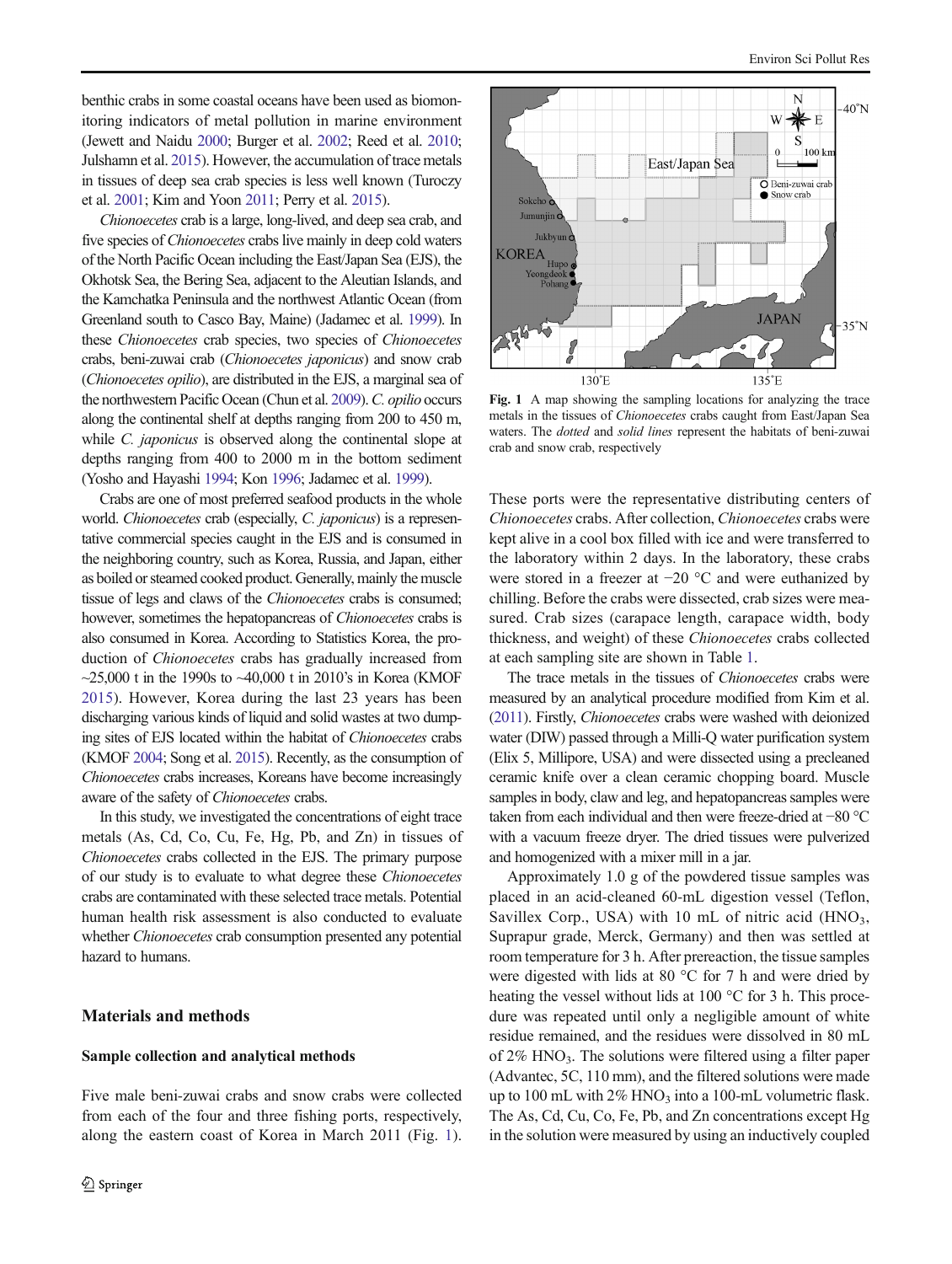<span id="page-2-0"></span>Table 1 The sample number and crab size of *Chionoecetes* crabs caught from the East/Japan Sea waters

| <b>Species</b>                                      | Sampling    | Sample | Crab size                         |                                   |                                |                               |  |  |  |  |  |
|-----------------------------------------------------|-------------|--------|-----------------------------------|-----------------------------------|--------------------------------|-------------------------------|--|--|--|--|--|
|                                                     | site        | number | Carapace length<br>(cm)           | Carapace width<br>(cm)            | Body thickness<br>(cm)         | Weight $(g)$                  |  |  |  |  |  |
| Beni-zuwai crab (Chionoecetes<br><i>japonicus</i> ) | Sokcho      | 5      | $10.7 - 12.0$<br>$(11.1 \pm 0.6)$ | $10.0 - 11.1$<br>$(10.6 \pm 0.4)$ | $4.3 - 4.7$<br>$(4.5 \pm 0.2)$ | 332–498<br>$(400 \pm 57)$     |  |  |  |  |  |
|                                                     | Jumunjin    | 5      | $11.0 - 12.7$<br>$(11.8 \pm 0.8)$ | $10.4 - 12.2$<br>$(11.3 \pm 0.8)$ | $4.5 - 4.9$<br>$(4.7 \pm 0.2)$ | $429 - 552$<br>$(497 \pm 53)$ |  |  |  |  |  |
|                                                     | Jukbyeon    | 5      | $12.0 - 12.5$<br>$(12.2 \pm 0.2)$ | $11.4 - 11.9$<br>$(11.6 \pm 0.2)$ | $4.9 - 5.4$<br>$(5.1 \pm 0.2)$ | 570-640<br>$(601 \pm 25)$     |  |  |  |  |  |
|                                                     | Hupo        | 5      | $11.7 - 12.4$<br>$(12.0 \pm 0.3)$ | $11.3 - 11.8$<br>$(11.5 \pm 0.2)$ | $4.5 - 5.3$<br>$(4.9 \pm 0.3)$ | 472-592<br>$(520 \pm 44)$     |  |  |  |  |  |
| Snow crab<br>(Chionoecetes opilio)                  | Hupo        | 5      | $10.2 - 10.9$<br>$(10.7 \pm 0.3)$ | $10.1 - 10.7$<br>$(10.3 \pm 0.2)$ | $4.6 - 4.9$<br>$(4.7 \pm 0.1)$ | $242 - 350$<br>$(284 \pm 44)$ |  |  |  |  |  |
|                                                     | Yeongdeok 5 |        | $10.1 - 11.1$<br>$(10.4 \pm 0.4)$ | $9.3 - 10.5$<br>$(9.8 \pm 0.4)$   | $4.6 - 4.9$<br>$(4.6 \pm 0.1)$ | $209 - 302$<br>$(248 \pm 34)$ |  |  |  |  |  |
|                                                     | Pohang      | 5      | $10.2 - 11.0$<br>$(10.4 \pm 0.3)$ | $9.9 - 10.5$<br>$(10.1 \pm 0.3)$  | $4.5 - 4.9$<br>$(4.7 \pm 0.2)$ | $240 - 257$<br>$(250 \pm 7)$  |  |  |  |  |  |

plasma–mass spectrometer (ICP-MS, ELAN DRC-e, PerkinElmer, USA). Approximately 0.1 g of homogenized dry tissues was used for the Hg analysis. Total Hg concentrations in the dried tissue samples were measured directly without pretreatment using an automated mercury analyzer (DMA 80, Milestone, Italy).

The accuracy and precision of the analytical procedures were checked using certified reference material (CRM). DOLT-4 (dogfish liver, National Research Council Canada) for trace metals except Hg and ERM-CE278 (mussel, European Commission—Directorate General Joint Research Centre) for Hg was used as CRM. These reference materials were treated and measured with the same procedures as the sample, and the mean recovery of each metal was 118% for As, 81% for Cd, 94% for Co, 95% for Cu, 86% for Fe, 102% for Hg, 87% for Pb, and 91% for Zn. In this study, the concentrations of trace metal are expressed as micrograms per gram wet weight (hereafter μg/g).

#### Potential risk assessment

In order to evaluate the harmful effect of Korean health by Chionoecetes crab consumption, the potential risk assessments were performed for the muscle of Chionoecetes crabs. In this study, we used the provisional maximum tolerable daily intake (PMTDI) of Cd, Cu, Fe, Hg, and Zn suggested by the Joint Food and Agriculture Organization (FAO)/World Health Organization (WHO) Expert Committee on Food Additives (JECFA) (WHO [2016\)](#page-9-0) and reference dose (RfD) recommended by the US Environmental Protection Agency (Onsanit et al. [2010;](#page-8-0) USEPA [2016a](#page-9-0)). Here, PMTDI for Cd and Hg was calculated from the provisional tolerable monthly intake (PTMI) and provisional tolerable weekly intake (PTWI) established by the JECFA, respectively.

Firstly, the estimated daily intake (EDI) was calculated and then was compared with PMTDI. The EDI (μg/kg·bw/day) depends on the metal concentrations in Chionoecetes crabs and the amount of *Chionoecetes* crab consumption, which was calculated using Eq. (1):

$$
EDI = (C_{\rm{crab}} \times DC_{\rm{crab}})/BW
$$
 (1)

where  $C_{\text{crab}}$  is the mean concentration of trace metals in the muscle of *Chionoecetes* crabs ( $\mu$ g/g ww), DC<sub>crab</sub> is the daily consumption of Chionoecetes crabs by Korean adults (g/day), and BW is the mean body weight (kg) of Korean adults.

We also assessed the health risk for the consumption of Chionoecetes crabs using the target hazard quotient (THQ). THQ indicates the ratio between exposure and the reference dose (RfD) and is based on the USEPA Human Health Risk Assessment approach (Copat et al. [2013](#page-8-0); USEPA [2016b\)](#page-9-0). This assessment approach provides useful and valuable information about the safety of consuming marine products including fish and shellfish (Mok et al. [2014](#page-8-0)). THQ can be expressed by Eq.  $(2)$ :

$$
\text{THQ} = (\text{EF} \times \text{ED} \times \text{C}_{\text{crab}} \times \text{DC}_{\text{crab}}) / (\text{RfD} \times \text{BW} \times \text{ET}) \tag{2}
$$

where EF is the exposure frequency (from 52 days/year for people who eat crab once a week to 365 days/year for people who eat crab seven times a week), ED is the exposure duration (about 80 years as the average lifetime of adults in Korea), and ET is the average exposure time for noncarcinogens and is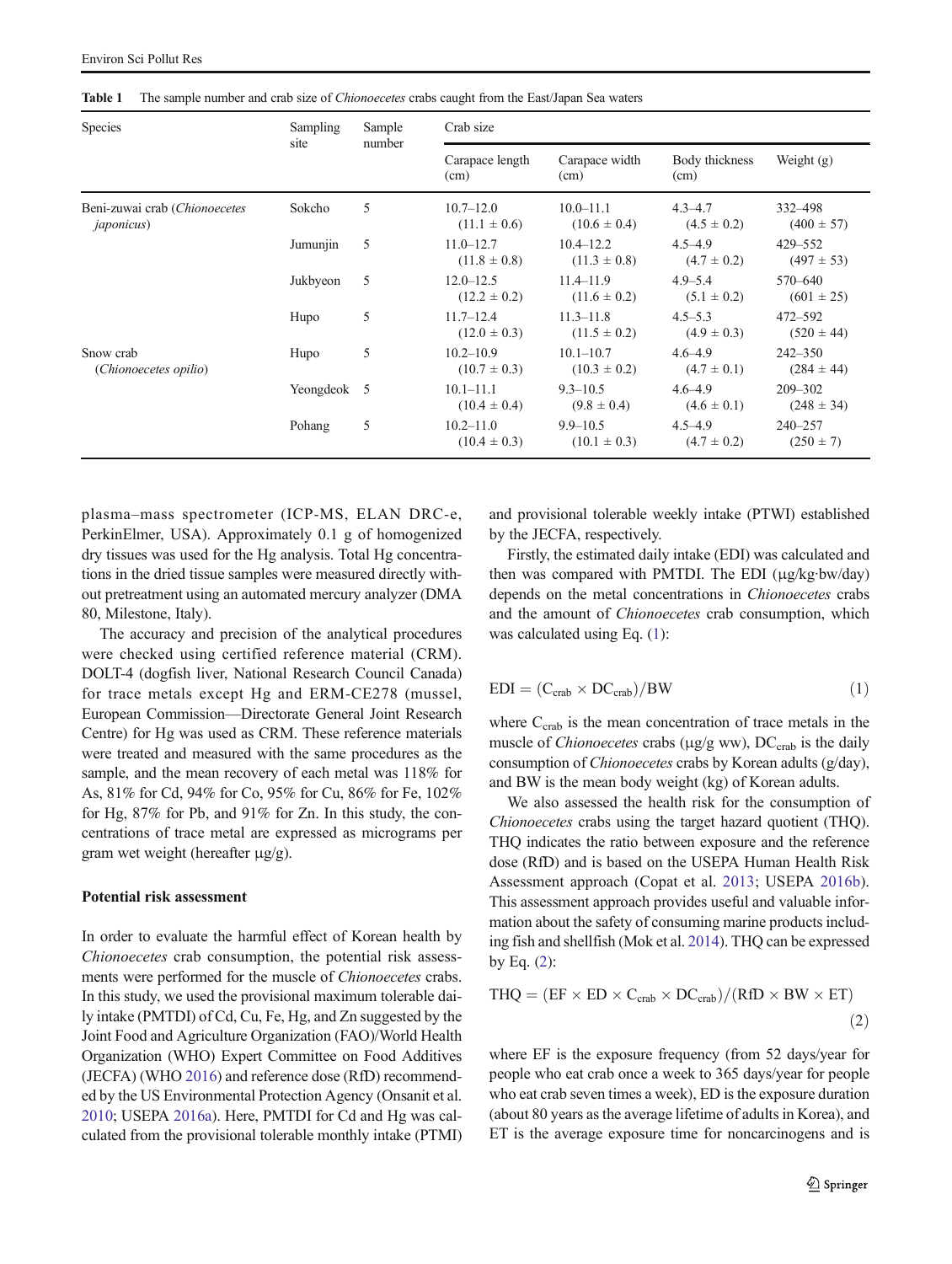<span id="page-3-0"></span>equal to  $EF \times ED$ . Therefore, THQ was simply calculated by dividing the RfD suggested by USEPA [\(2016a\)](#page-9-0) by the EDI as below  $(Eq. (3))$ :

$$
THQ = EDI/RfD \tag{3}
$$

On the other hand, the value of THQ less than 1 can be interpreted to be no obvious risk.

#### Statistical analysis

The Shapiro–Wilk test was used to assess normality of metal concentrations in tissues of Chionoecetes crabs. The Student's  $t$  test and the Mann–Whitney  $U$  test were also performed to identify any significant differences in metal concentrations between species or tissues of Chionoecetes crabs. Statistical significance was set at  $p < 0.05$ . All statistical analysis of data was carried out using SPSS version 11.0 software package for Windows (SPSS, Chicago, IL, USA).

#### Results and discussion

## Accumulation pattern of trace metals in tissues of Chionoecetes crabs

The concentrations of trace metals in the muscle and hepatopancreas of Chionoecetes crabs caught from the EJS waters are shown in Table [2.](#page-4-0) The trace metal concentrations in muscle of C. japonicus decreased in the order As > Zn > Cu > Fe >  $Hg \geq Cd \geq Co > Pb$ , and the decreasing order has statistically significant difference except Cd ( $p < 0.05$ ). The trace metal concentrations in muscle of C. opilio decreased in the order As,  $Zn > Cu > Fe > Hg$ ,  $Cd$ ,  $Co > Pb$ , and the decreasing order has statistically significant difference ( $p < 0.05$ ) although no significant differences were found in the concentrations between As and Zn or among Cd, Co, and Hg.

Based on the overall metal concentrations in muscle tissue, the accumulation patterns of trace metals in muscles of C. japonicus and C. opilio are very similar to each other although the habitat depth of two Chionoecetes crabs from the EJS waters is different. The highest and lowest metal concentrations in the muscle were As and Pb, respectively, which imply that As relative to other metals is selectively absorbed very well in the muscle of two Chionoecetes crabs. This trend is similar to the accumulation pattern of metals in the muscle of stone crab (Menippe mercenaria) from South Carolina coastal waters (Reed et al. [2010](#page-9-0)).

The trace metal concentrations in hepatopancreas of C. *japonicus* decreased in the order Cu,  $Fe > As > Zn$ , Cd >  $Co > Hg > Pb$ , and the decreasing order has statistically significant difference ( $p < 0.05$ ) although no significant differences were found in the concentrations between As and Zn or

between Hg and Pb. The trace metal concentrations in the hepatopancreas of C. *opilio* decreased in the order  $Fe > Cu$  $> As$ ,  $Zn > Cd > Co > Pb$ , Hg, and the decreasing order has statistically significant difference ( $p < 0.05$ ) although no significant differences were found in the concentrations between As and Zn or between Hg and Pb.

On the basis of the metal concentrations in hepatopancreas tissue, the accumulation patterns of trace metals in the hepatopancreas of C. japonicus and C. opilio are very similar with statistically significant difference. The highest metal concentrations were Fe or Cu, while the lowest metal concentrations were Hg or Pb. This indicates that Fe or Cu relative to other metals is selectively absorbed very well in the hepatopancreas of two Chionoecetes crabs. These results of Chionoecetes crabs in the EJS were similar to those of stone crabs in the South Carolina coastal area (Reed et al. [2010](#page-9-0)).

# Comparison of metal concentrations in tissues of Chionoecetes crabs

Generally, trace metals are heterogeneously distributed among tissues in the crab (Nissen et al. [2005](#page-8-0); Reed et al. [2010\)](#page-9-0). The concentrations of trace metals in the tissues of C. japonicus and C. *opilio* showed statistically significant difference ( $p < 0.05$ ) between muscle and hepatopancreas (Table [2\)](#page-4-0). The average concentrations of As, Hg, and Zn in C. japonicus were relatively higher in muscle than in hepatopancreas. This result is consistent with that in tissues of intertidal burrowing crab (Scylla serrata) found from estuaries on the eastern coast of Australia (Mortimer [2000\)](#page-8-0). In C. opilio, there was no significant difference between muscle and hepatopancreas in the levels of As, Hg, and Zn. However, the average concentrations of Cd, Co, Cu, Fe, and Pb were much higher in hepatopancreas than in muscle in both species. Especially, the concentrations of Cd and Fe in hepatopancreas were one or two orders of magnitude higher than those in muscle. The higher concentrations of trace metals in the hepatopancreas relative to other tissues are due to detoxification function of the hepatopancreas (Rainbow [2007;](#page-9-0) Reed et al. [2010](#page-9-0)).

Inter-species difference for the average concentrations of trace metals in muscle and hepatopancreas of two Chionoecetes crabs showed a statistically significant difference  $(p < 0.05)$  (Fig. [2](#page-5-0)). The average concentrations of As, Cu, Hg, and Zn in muscle were higher in C. japonicus than in C. opilio, while the average Pb concentrations were about two times of magnitude higher in C. *opilio* than in C. *japonicas* (Fig. [2a\)](#page-5-0). Similarly, the average concentrations of As, Cu, and Hg in hepatopancreas were relatively higher in C. japonicus than in C. opilio, while the average Fe concentrations were higher in *C. opilio* than in *C. japonicas* (Fig. [2b\)](#page-5-0). These results appear to be due to the difference of prey organisms and uptake (or excretion and detoxification) rate for each metal between two Chionoecetes crab species because it has become appreciated that uptake of trace metals through diet could be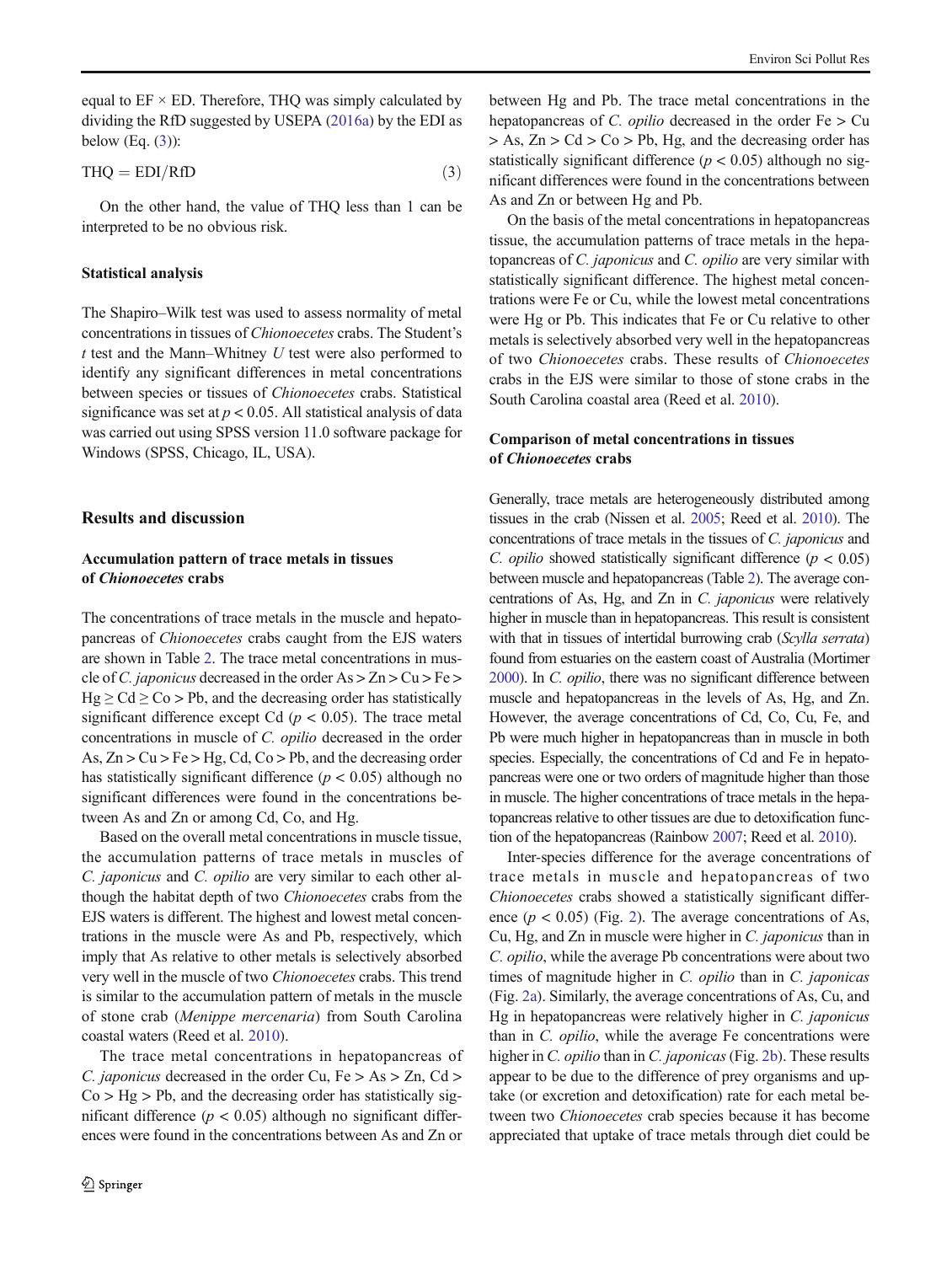| ļ<br>j<br>$\frac{1}{2}$<br>$\sim$ Dh and $7\omega$ in<br>l<br>こっこ<br>)<br>J<br>J |  |
|----------------------------------------------------------------------------------|--|
|                                                                                  |  |
|                                                                                  |  |

<span id="page-4-0"></span>

| Species                     | Tissue                                     | Sampling<br>site | Concentration                      | (µg/g wet weight)                      |                                                                                                                                                                                                                    |                                     |                                               |                                        |                                        |                                    |
|-----------------------------|--------------------------------------------|------------------|------------------------------------|----------------------------------------|--------------------------------------------------------------------------------------------------------------------------------------------------------------------------------------------------------------------|-------------------------------------|-----------------------------------------------|----------------------------------------|----------------------------------------|------------------------------------|
|                             |                                            |                  | As                                 | $\mathcal{S}$                          | S                                                                                                                                                                                                                  | ්                                   | Fe                                            | Нg                                     | ЪP                                     | $\mathbb{Z}^n$                     |
|                             | Beni-zuwai crab Muscle ( $n = 20$ ) Sokcho |                  | $(19.6 \pm 8.3)$<br>$9.6 - 30.7$   | $(0.151 \pm 0.142)$<br>$0.027 - 0.358$ | $(0.082 \pm 0.019)$<br>$0.061 - 0.098$                                                                                                                                                                             | 5.6)<br>$6.8 +$<br>$5.2 - 18.3$     | $\overline{21}$<br>$(3.28 +$<br>$1.21 - 4.43$ | $(0.128 \pm 0.053)$<br>$0.080 - 0.215$ | $(0.005 \pm 0.005)$<br>$0.001 - 0.01$  | 6.2)<br>$(16.8 +$<br>$10.8 - 26.2$ |
| (Chionoecetes<br>japonicus) |                                            | Jumumjin         | $(20.3 \pm 4.8)$<br>$16.1 - 28.5$  | $(0.046 \pm 0.022)$<br>$0.022 - 0.074$ | $(0.039 \pm 0.013)$<br>$0.031 - 0.061$                                                                                                                                                                             | 1.7<br>$(2.8 + 1)$<br>$1.3 - 5.2$   | (147)<br>$(1.39 +$<br>$0.79 - 2.09$           | $(0.168 \pm 0.049)$<br>0.102-0.222     | $(0.021 \pm 0.030)$<br>ND-0.073        | 2.1)<br>$(12.0 +$<br>$10.1 - 15.4$ |
|                             |                                            | Jukbyeon         | $(37.5 \pm 11.0)$<br>$27.8 - 54.9$ | $(0.166 \pm 0.170)$<br>$0.059 - 0.463$ | $(0.115 \pm 0.038)$<br>$0.070 - 0.170$                                                                                                                                                                             | $(8.5 \pm 3.5)$<br>$3.3 - 12.6$     | 0.55)<br>$(2.45 +$<br>$1.78 - 3.28$           | $(0.193 \pm 0.069)$<br>$0.115 - 0.301$ | $(0.021 \pm 0.013)$<br>$0.005 - 0.041$ | 3.6)<br>$(19.0 +$<br>$14.1 - 22.4$ |
|                             |                                            | Hupo             | $(24.0 \pm 4.4)$<br>$20.1 - 31.1$  | $(0.125 \pm 0.125)$<br>$0.031 - 0.344$ | $(0.127 \pm 0.042)$<br>$0.079 - 0.193$                                                                                                                                                                             | $(9.2 \pm 1.4)$<br>$7.7 - 10.9$     | (64.0)<br>$(2.76 +$<br>$2.16 - 3.52$          | $(0.111 \pm 0.027)$<br>$0.095 - 0.159$ | $(0.006 \pm 0.002)$<br>$0.004 - 0.010$ | $(15.3 \pm 1.9)$<br>$12.9 - 17.9$  |
|                             |                                            | $Mean \pm SD$    | $25.3 \pm 10.2$ a,*                | $0.12 \pm 0.13$ ef                     | $0.09 \pm 0.04$ f                                                                                                                                                                                                  | $7.4 \pm 4.2c$                      | $2.5 \pm 1.0d$                                | $0.15 \pm 0.06$ e,*                    | œ<br>$0.01 + 0.02$                     | $15.8 \pm 4.4b$ ,*                 |
|                             | Hepatopancreas<br>$(n = 20)$               | Sokcho           | $(10.7 \pm 4.1)$<br>$7.9 - 17.9$   | $(1.4 \pm 0.7)$<br>$0.5 - 2.6$         | $(0.145 \pm 0.032)$<br>$0.104 - 0.184$                                                                                                                                                                             | $(16.5 \pm 12.0)$<br>$6.5 - 36.6$   | 6.0)<br>$(33.9 +$<br>$26.6 - 41.1$            | $(0.126 \pm 0.031)$<br>$0.088 - 0.162$ | $(0.040 \pm 0.015)$<br>$0.015 - 0.052$ | 2.1)<br>$(5.3 +$<br>$3.5 - 8.7$    |
|                             |                                            | Jumumjin         | $(23.3 \pm 8.4)$<br>$12.4 - 31.7$  | 5.3)<br>$(9.9 +$<br>$3.0 - 17.5$       | $(0.179 \pm 0.095)$<br>$0.070 - 0.305$                                                                                                                                                                             | 21.6)<br>$(67.4 +$<br>$40.8 - 90.5$ | 17.1)<br>$(31.5 \pm$<br>$18.8 - 59.8$         | $(0.105 \pm 0.028)$<br>0.074-0.131     | $(0.082 \pm 0.063)$<br>0.042-0.193     | $(10.6 \pm 2.7)$<br>$6.3 - 12.7$   |
|                             |                                            | Jukbyeon         | $(22.5 \pm 4.8)$<br>$18.7 - 29.9$  | $(10.1 \pm 2.8)$<br>$6.5 - 13.9$       | $(0.172 \pm 0.044)$<br>$0.107 - 0.213$                                                                                                                                                                             | $(46.1 \pm 13.1)$<br>$31.6 - 65.7$  | 9.5)<br>$(35.6 +$<br>$19.8 - 44.4$            | $(0.142 \pm 0.013)$<br>$0.125 - 0.155$ | $(0.034 \pm 0.015)$<br>$0.022 - 0.061$ | $(10.7 \pm 2.9)$<br>$6.1 - 13.5$   |
|                             |                                            | Hupo             | $(17.4 \pm 3.2)$<br>$13.4 - 21.9$  | $(8.9 \pm 3.9)$<br>$3.4 - 13.1$        | $(0.251 \pm 0.076)$<br>$0.136 - 0.346$                                                                                                                                                                             | $(78.5 \pm 42.2)$<br>$29.9 - 143$   | $(61.1 \pm 21.0)$<br>$38.9 - 91.6$            | $(0.068 \pm 0.018)$<br>0.055-0.098     | $(0.037 \pm 0.008)$<br>$0.025 - 0.047$ | $(6.3 \pm 1.0)$<br>$5.2 - 7.7$     |
|                             |                                            |                  | Mean $\pm$ SD 18.5 $\pm$ 7.2b      | $7.58 \pm 4.96c$ ,*                    | $0.19 \pm 0.07$ d,*                                                                                                                                                                                                | $52.1 \pm 33.6a$ ,*                 | $40.5 \pm 18.2a$ ,*                           | $0.11 \pm 0.04e$                       | $0.05 \pm 0.04$ f,*                    | $8.2 \pm 3.3c$                     |
| Snow crab                   | Muscle $(n = 15)$ Hupo                     |                  | $(9.1 \pm 5.9)$<br>$2.7 - 18.3$    | $(0.055 \pm 0.071)$<br>$0.009 - 0.180$ | $(0.043 \pm 0.032)$<br>0.014-0.097                                                                                                                                                                                 | 2.1)<br>$(2.9 +$<br>$0.9 - 6.5$     | $(1.08 \pm 1.29)$<br>$0.29 - 3.36$            | $(0.056 \pm 0.016)$<br>0.029-0.070     | $(0.007 + 0.008)$<br>ND-0.022          | $(9.0 \pm 6.1)$<br>$2.9 - 18.9$    |
| (Chionoecetes<br>opilio)    |                                            | Yeongdeok        | $(14.4 \pm 7.3)$<br>$7.9 - 24.8$   | $(0.081 \pm 0.075)$<br>$0.032 - 0.215$ | $(0.067 \pm 0.012)$<br>0.049-0.078                                                                                                                                                                                 | $(5.9 \pm 1.5)$<br>$4.7 - 8.4$      | $(2.76 \pm 0.92)$<br>$2.09 - 4.37$            | $(0.040 \pm 0.018)$<br>$0.025 - 0.069$ | $(0.046 \pm 0.015)$<br>$0.025 - 0.062$ | $(13.0 \pm 4.3)$<br>$8.4 - 18.1$   |
|                             |                                            | Pohang           | $(32.7 \pm 26.4)$<br>$9.0 - 78.2$  | $(0.137 \pm 0.095)$<br>$0.018 - 0.265$ | $(0.114 \pm 0.072)$<br>$0.047 - 0.228$                                                                                                                                                                             | $(5.0 \pm 2.6)$<br>$2.9 - 9.2$      | $(2.48 \pm 0.97)$<br>$1.16 - 3.53$            | $(0.177 \pm 0.149)$<br>0.033-0421      | $(0.019 \pm 0.008)$<br>0.008-0.028     | $(15.6 \pm 7.5)$<br>$10.1 - 28.6$  |
|                             |                                            |                  | Mean $\pm$ SD 18.7 $\pm$ 18.3a     | $0.09 \pm 0.08d$                       | $0.07 \pm 0.05d$                                                                                                                                                                                                   | $4.6 \pm 2.4b$                      | $2.1 \pm 1.2c$                                | $0.09 \pm 0.10d$                       | $0.02 \pm 0.02e$                       | $12.5 \pm 6.3a$                    |
|                             | Hepatopancreas<br>$(n = 15)$               | Hupo             | $(13.3 \pm 4.5)$<br>$7.5 - 19.3$   | $(2.3 \pm 0.9)$<br>$1.5 - 3.7$         | $(0.246 \pm 0.079)$<br>$0.147 - 0.366$                                                                                                                                                                             | $(28.5 \pm 16.4)$<br>$8.9 - 53.3$   | $(101 \pm 30.1)$<br>68.1-129                  | $(0.041 \pm 0.005)$<br>$0.035 - 0.046$ | $(0.026 \pm 0.007)$<br>0.017-0.036     | $(10.7 \pm 3.0)$<br>$8.3 - 15.3$   |
|                             |                                            | Yeongdeok        | $(7.9 \pm 4.0)$<br>$3.9 - 13.1$    | $(4.2 \pm 1.9)$<br>$2.0 - 6.2$         | $(0.157 \pm 0.062)$<br>$0.090 - 0.237$                                                                                                                                                                             | $(39.0 \pm 18.8)$<br>$21.3 - 68.7$  | 38.6)<br>$(75.5 \pm$<br>34.7-116              | $(0.032 \pm 0.017)$<br>$0.016 - 0.057$ | $(0.177 \pm 0.058)$<br>$0.109 - 0.253$ | $(5.6 \pm 1.4)$<br>$4.1 - 7.8$     |
|                             |                                            | Pohang           | $(18.8 \pm 2.3)$<br>$16.0 - 21.5$  | $(5.3 \pm 4.1)$<br>$2.1 - 12.4$        | $(0.284 \pm 0.037)$<br>$0.234 - 0.338$                                                                                                                                                                             | $(24.4 \pm 6.9)$<br>$16.8 - 34.3$   | $(50.8 \pm 38.2)$<br>18.8-104                 | $(0.077 \pm 0.016)$<br>0.056-0.093     | $(0.048 \pm 0.013)$<br>0.033-0.067     | $(12.5 \pm 2.7)$<br>$10.1 - 17.1$  |
|                             |                                            | $Mean \pm SD$    | $13.3 \pm 5.7c$                    | $3.94 \pm 2.76d$ ,*                    | $0.23 \pm 0.08$ e,*                                                                                                                                                                                                | $30.6 \pm 15.2b$ ,*                 | $75.8 \pm 39.4a$ ,*                           | $0.05 \pm 0.02$ f                      | $0.08 \pm 0.08$ f,*                    | $9.6 \pm 3.8c$                     |
|                             |                                            |                  |                                    |                                        | Different letters and asterisk (*) marks in the mean $\pm$ SD row indicate statistically significant differences ( $n < 0.05$ ) between trace meals in each issue of crab and between muscle and henatonancreas in |                                     |                                               |                                        |                                        |                                    |

ND not determined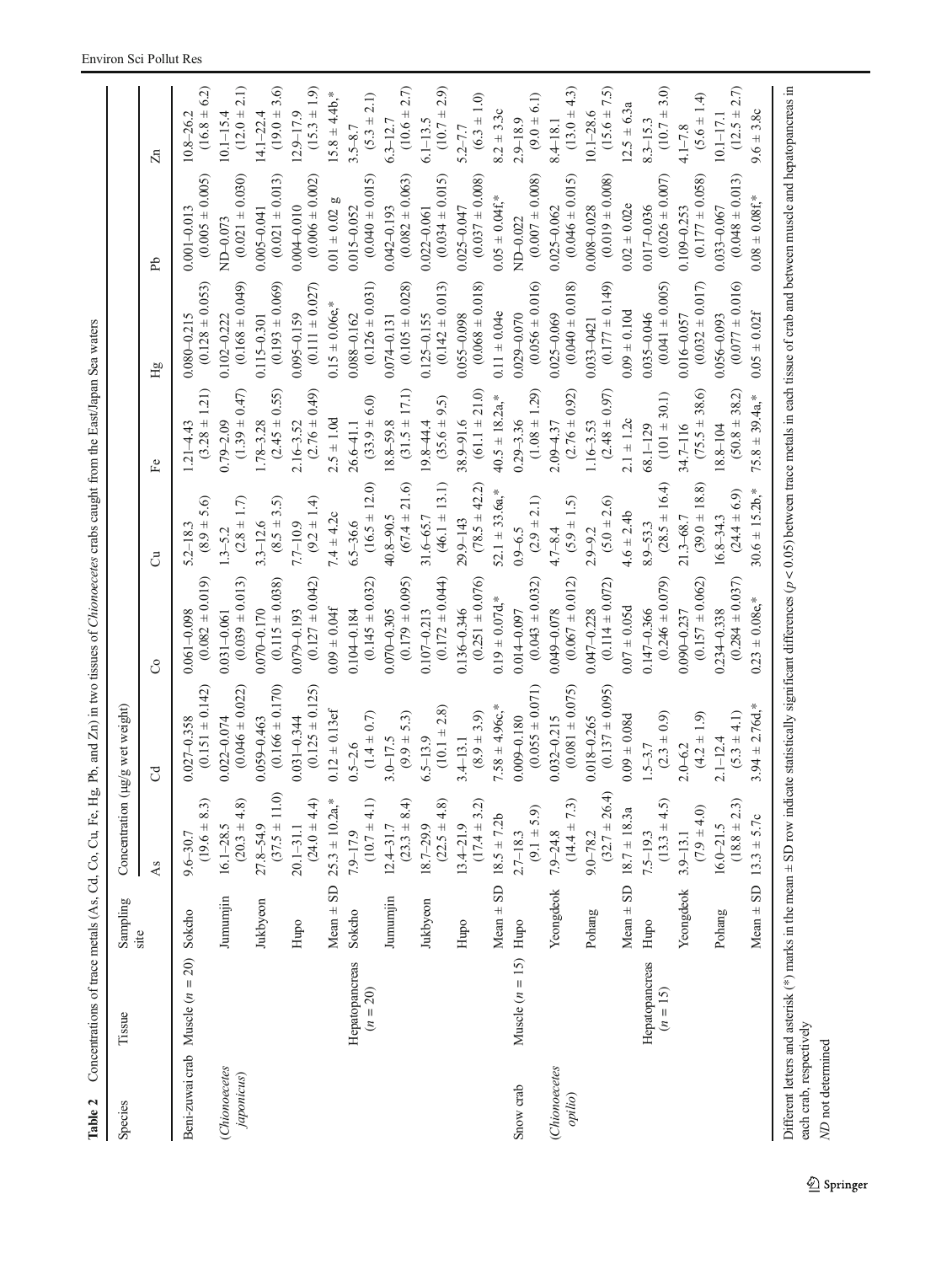<span id="page-5-0"></span>

Fig. 2 Comparison of average concentration between beni-zuwai crab and snow crab for trace metals (As, Cd, Co, Cu, Fe, Hg, Pb, and Zn) in a muscle and b hepatopancreas. The error bar and asterisk mark represent the standard deviation of metal concentrations and significant difference  $(p < 0.05)$ , respectively

the major source of metals for many aquatic invertebrates (Wang [2002;](#page-9-0) Rainbow [2007\)](#page-9-0).

Comparing the concentrations of trace metals in the muscle and hepatopancreas of other crabs from various oceanic environments in the whole world (Table [3](#page-6-0)), the average concentration of As in muscle of C. japonicus was higher than that of horseshoe crab from USA, red king crab from Barents Sea, and stone crab from USA, and that of C. opilio was higher than that in other studies of snow crab, but lower than that of horseshoe crab and stone crab from the USA (references in Table [3](#page-6-0)). The average concentrations of Co in muscle of two Chionoecetes crabs were higher than those of rock crab from Taiwan and stone crab from USA, while those of Fe in muscle of two Chionoecetes crabs were lower than those of rock crab from Taiwan and stone crab from USA (references in Table [3\)](#page-6-0). The average concentrations of Cd, Cu, and Zn in muscle of two Chionoecetes crabs are much lower than those of king crab from Australia and blue crab of Yellow Sea, the continental shelf located in the western sea of Korea (references in Table [3\)](#page-6-0). However, the average concentrations of Cd, Hg, and

Pb in muscle of two *Chionoecetes* crabs are much higher than those of red king crab from Norway (references in Table [3\)](#page-6-0).

The average concentrations of As, Co, Cu, Fe, and Zn in hepatopancreas of two Chionoecetes crabs were much lower than those of stone crab from USA (references in Table [3\)](#page-6-0). The average concentration of Cd in hepatopancreas of C. japonicus was higher than that of king crab from Australia and stone crab from USA, while that of C. opilio was lower than that of king crab from Australia and stone crab from USA (references in Table [3](#page-6-0)). The average concentration of Hg in hepatopancreas of C. japonicas was similar to that of king crab from Australia, and that of C. opilio was similar to that of stone crab from USA (references in Table [3](#page-6-0)). The average concentration of Pb in hepatopancreas of C. japonicas was lower than that of stone crab from USA, while that of *C. opilio* was higher than that of stone crab from USA (references in Table [3](#page-6-0)). These results appear to be associated with the difference in ecological needs, feeding, and metabolic activities among different crab species and various pollution sources such as urban and agricultural activities, electrical power station, and international shipping activities.

# Potential risk assessment by the consumption of Chionoecetes crabs

Some metals, such as Cu, Fe, and Zn, are present in high concentration as the essential element in the human body because these metals play an important role in the metabolism and immunity system of the human body (Prashanth et al. [2015\)](#page-9-0). However, excessively high metal concentrations can adversely affect the human body. In addition, the toxic metals, such as Cd, Hg, and Pb, can act as a hazard factor to human health although a small amount of these metals remain in the human body (Bilandžić et al. [2011;](#page-8-0) Mok et al. [2014](#page-8-0)). Therefore, we assessed the potential health risk of trace metals by the consumption of two Chionoecetes crabs caught from the EJS. Here, we only used the concentrations of metal in muscle tissue of two *Chionoecetes* crabs to evaluate the health risk assessment since most Korean people only consume the muscle tissue of *Chionoecetes* crabs.

Firstly, the metal concentrations (except Co and Fe) in the muscle of two Chionoecetes crabs were compared with the values of the regulatory limit set by each country for ensuring the human health and the safety of marine products (references are shown in Kim and Han ([1999\)](#page-8-0) and Mok et al. [\(2014](#page-8-0))). The As and Cu concentrations in muscles of two Chionoecetes crabs were in the range of  $2.7-78.2 \mu g/g$  (mean  $22.5 \pm 14.4 \text{ }\mu\text{g/g}$  and 0.9–18.3  $\mu\text{g/g}$  (mean 6.2  $\pm$  3.7  $\mu\text{g/g}$ ), respectively. Although the standards of As and Cu for crustaceans are not yet established in the whole world, the As and Cu concentrations in all samples were much lower than the regulatory limits (86 μg/g and 20 μg/g) of As and Cu for mollusk and shellfish applied in USA and UK, respectively.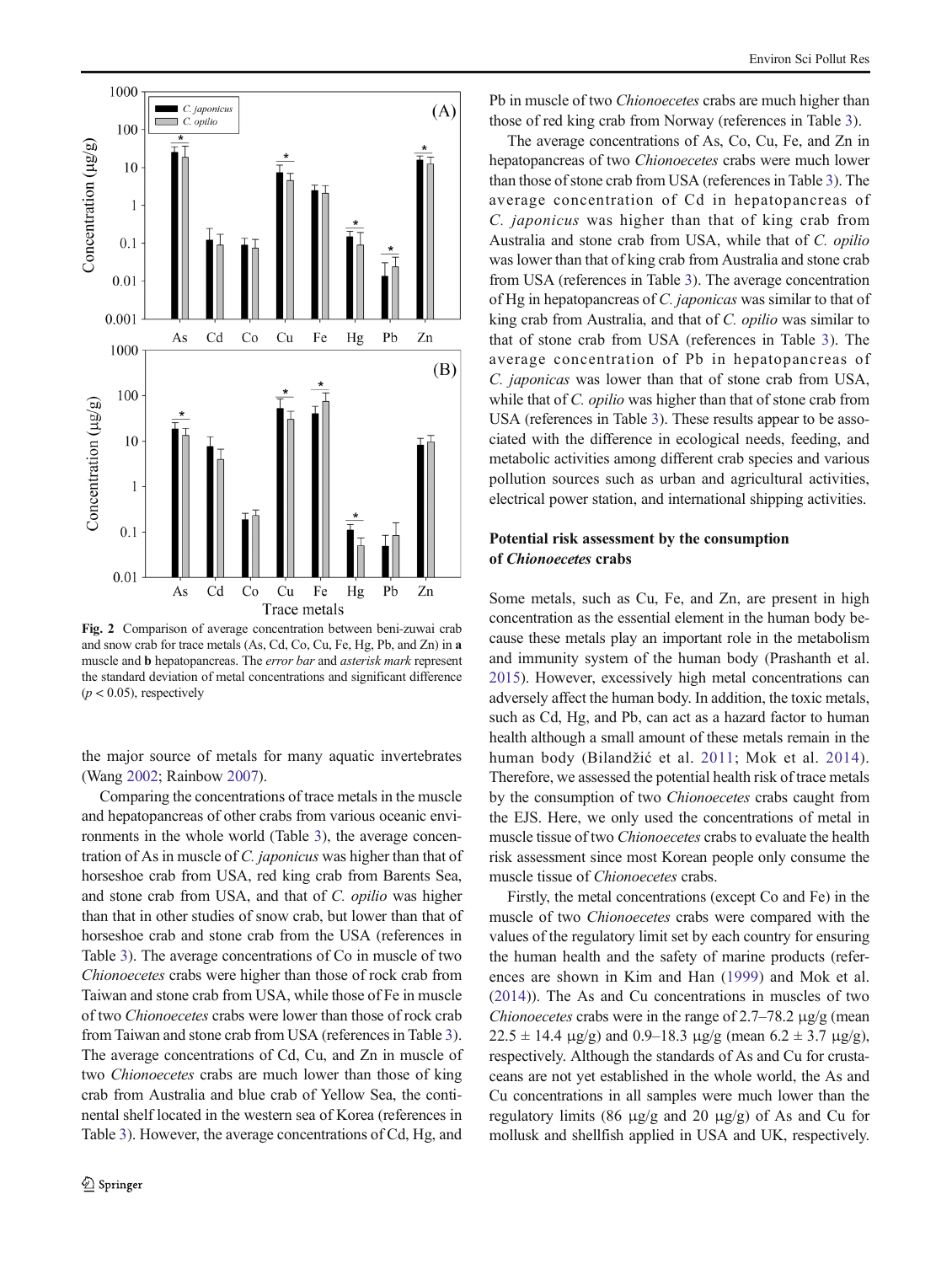<span id="page-6-0"></span>Table 3 Comparison of average concentrations for trace metal (As, Cd, Cr, Cu, Hg, Pb, and Zn) in the tissues of marine crabs throughout the whole world

| Species (scientific name)                             | Location                         | Concentration $(\mu g/g$ wet weight) |                |             |      |           |      |                 | Reference |                                         |
|-------------------------------------------------------|----------------------------------|--------------------------------------|----------------|-------------|------|-----------|------|-----------------|-----------|-----------------------------------------|
|                                                       |                                  | As                                   | C <sub>d</sub> | Co          | Cu   | Fe        | Hg   | Pb              | Zn        |                                         |
| Muscle                                                |                                  |                                      |                |             |      |           |      |                 |           |                                         |
| Beni-zuwai crab (Chionoecetes japonicus)              | East/Japan Sea, Korea            |                                      | 0.12           |             | 12.0 |           |      |                 |           | $0.13$ $0.012$ $52.2$ Mok et al. (2014) |
|                                                       | East/Japan Sea, Korea            | 25.3                                 | 0.12           | 0.09        | 7.4  | 2.5       | 0.15 | 0.014           | 15.8      | This study                              |
| Blue crab ( <i>Portunus trituberculatus</i> )         | Yellow Sea, Korea                |                                      | 0.71           |             | 14.8 |           |      | 0.04 0.009      | 52.8      | Mok et al. (2014)                       |
| Horseshoe crab (Limulus polyphemus)                   | Eastern coast, USA               | 17.4                                 | 0.04           |             |      |           |      | 0.06 0.041      |           | Burger et al. (2002)                    |
| King crab ( <i>Pseudocarcinus gigas</i> )             | Southeastern coast,<br>Australia |                                      | 0.43           |             | 14.0 |           | 0.25 |                 | 63.0      | Turoczy et al. $(2001)$                 |
| Red king crab ( <i>Paralithodes</i><br>camtschaticus) | Barents Sea, Norway              |                                      | 10.0 0.02      |             |      |           |      | 0.04 < 0.01     |           | Julshamn et al.<br>(2015)               |
| Rock crab (Thalamita crenata)                         | Dapeng Bay, Taiwan               |                                      |                | $0.04$ 0.02 | 8.0  | 3.9       |      |                 | 32.0      | Chen et al. (2005)                      |
| Snow crab (Chionoecetes opilio)                       | White Rose, Canada               | 6.5                                  | 0.09           |             | 4.1  |           | 0.09 |                 | 24.2      | Whitford (2003)                         |
|                                                       | East/Japan Sea, Russia           | 7.9                                  | 0.05           |             | 2.5  |           |      |                 |           | 10.4 Kim and Yoon (2011)                |
|                                                       | East/Japan Sea, Korea            | 10.7                                 | 0.02           |             | 6.0  |           |      |                 | 11.0      | Kim and Yoon $(2011)$                   |
|                                                       | East/Japan Sea, Korea            | 14.5                                 | 0.09           | 0.06        | 4.3  | 2.0       |      | 0.07 0.024      | 11.4      | This study                              |
| Stone crab (Menippe mercenaria)                       | South Carolina coast, USA        |                                      | 18.9 0.02 0.02 |             | 15.1 | 13.1      |      | 0.08 0.003      |           | 70.0 Reed et al. (2010)                 |
| Hepatopancreas                                        |                                  |                                      |                |             |      |           |      |                 |           |                                         |
| Beni-zuwai crab (Chionoecetes japonicus)              | East/Japan Sea, Korea            | 18.5                                 | 7.6            | 0.19        |      | 52.1 40.5 |      | 0.11 0.048      | 8.2       | This study                              |
| King crab ( <i>Pseudocarcinus gigas</i> )             | Southeastern coast.<br>Australia |                                      | 5.6            |             | 13.0 |           | 0.14 |                 | 27.0      | Turoczy et al. $(2001)$                 |
| Snow crab (Chionoecetes opilio)                       | East/Japan Sea, Korea            | 11.2                                 | 2.4            |             | 12.9 |           |      |                 | 8.9       | Kim and Yoon (2011)                     |
|                                                       | East/Japan Sea, Korea            | 13.3                                 | 3.9            | 0.23        | 30.6 | 75.8      |      | 0.05 0.084      | 9.6       | This study                              |
| Stone crab (Menippe mercenaria)                       | South Carolina coast, USA        | 23.8 4.6                             |                | 0.39        | 308  |           |      | 93.0 0.06 0.063 |           | 46.4 Reed et al. (2010)                 |

In addition, for arsenic, nontoxic arsenobetaine is the most common As species in marine organisms and inorganic As, the most toxic form, has generally been found in very low levels in marine organisms, such as in red king crab from the Barents Sea (Julshamn et al. [2015\)](#page-8-0).

The Cd concentrations in muscles of two Chionoecetes crabs were in the range of  $0.009-0.463 \mu g/g$  (mean  $0.109 \pm 0.110 \mu g/g$ ). The Cd concentrations in all samples were below the regulatory limits (0.5 to 1.0  $\mu$ g/g) of Cd established in the European Commission and Korea. Although it is well known that Cd is accumulated in very high levels in hepatopancreas of crab than in muscle, high Cd concentrations above the regulatory limit  $(0.5 \text{ µg/g})$  set by the European Commission in muscle (claw) of some crab (e.g., edible crab, Cancer pagurus) have been found in Northern Europe such as Norway, Scotland, and the English channel (Maulvault et al. [2012](#page-8-0); Wiech et al. [2017\)](#page-9-0), which have raised concern about the safety of crab consumption. However, the Cd concentrations in the muscle of Chionoecetes crabs are much lower than those in other crabs from Europe and thus the muscle of Chionoecetes crabs is much less of a problem about food safety.

The Pb concentrations in the muscles of two Chionoecetes crabs were in the range of ND–0.073  $\mu$ g/g (mean  $0.018 \pm 0.018$  μg/g). The Pb concentrations in all samples were below the regulatory limits (0.5 to 1.0  $\mu$ g/g) of Pb established in the European Commission and Korea. The Hg concentrations in muscles of two Chionoecetes crabs ranged from 0.025 to 0.421  $\mu$ g/g (mean 0.125  $\pm$  0.084  $\mu$ g/g), which were relatively lower than the regulatory limits (0.5 to 1.0  $\mu$ g/ g) set by many countries including Australia and New Zealand, USA, and the European Commission. The Zn concentrations in muscles of two Chionoecetes crabs ranged from 2.9 to 28.6  $\mu$ g/g (mean 14.4  $\pm$  5.5  $\mu$ g/g), which were much lower than the regulatory limits (50 μg/g) established in UK. Therefore, the concentrations of all metals in muscles of two Chionoecetes crabs in the EJS were lower than the standards set by many countries around the world.

As mentioned in the "[Potential risk assessment](#page-2-0)" section, the EDI and THQ are calculated by using Eqs. ([1](#page-2-0)) and ([3\)](#page-3-0), respectively, and the values of the calculated EDI and THQ are shown in Table [4](#page-7-0). Here, we assessed the potential health risk for only five metals (Cd, Cu, Fe, Hg, and Zn) measured in this study since the previously established PTWIs of Pb and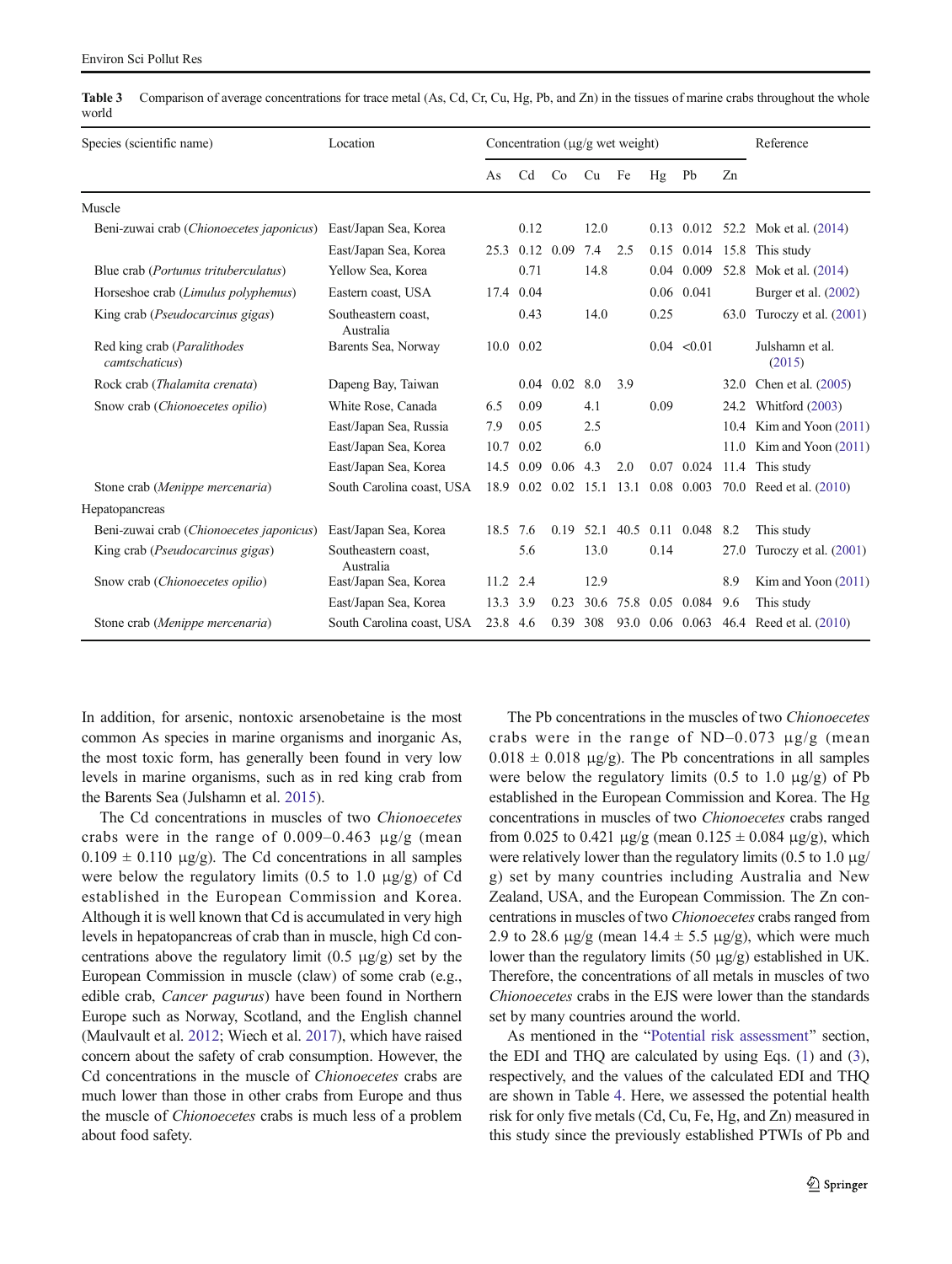| <b>Species</b>                   | Trace<br>metal | Average<br>concentration<br>$(\mu g/g)$ | Daily<br>consumption <sup>a</sup><br>(g/day) | $EDI^b$ (µg/<br>kg·bw/<br>day) | <b>PMTDI</b> <sup>c</sup><br>$(\mu g/kg\cdot bw)$<br>day) | Hazardous<br>level $(\% )$ | $RfDd$ no.<br>$(\mu g/kg)$<br>day) | Target hazard<br>quotient<br>(THQ) | Daily maximum<br>permissible intake<br>(g/day) |
|----------------------------------|----------------|-----------------------------------------|----------------------------------------------|--------------------------------|-----------------------------------------------------------|----------------------------|------------------------------------|------------------------------------|------------------------------------------------|
| Beni-zuwai crab                  |                |                                         |                                              |                                |                                                           |                            |                                    |                                    |                                                |
| <i>(Chionoecetes)</i>            | C <sub>d</sub> | 0.12                                    |                                              | 0.00002                        | 0.83                                                      | 0.0023                     |                                    | 0.00002                            | ~1440                                          |
| <i>japonicus</i> )               | Cu             | 7.36                                    |                                              | 0.00115                        | 500                                                       | 0.0002                     |                                    |                                    | $-4400$                                        |
|                                  | Fe             | 2.47                                    | 0.01                                         | 0.00039                        | 800                                                       | 0.0000                     | $\overline{\phantom{0}}$           | —                                  | ~20,800                                        |
|                                  | Hg             | 0.15                                    |                                              | 0.00002                        | 0.57                                                      | 0.0041                     | -                                  | —                                  | $\sim$ 240                                     |
|                                  | Zn             | 15.8                                    |                                              | 0.00247                        | 300                                                       | 0.0008                     | 300                                | 0.00001                            | ~1220                                          |
| Snow crab                        |                |                                         |                                              |                                |                                                           |                            |                                    |                                    |                                                |
| (Chionoecetes<br><i>opilio</i> ) | C <sub>d</sub> | 0.09                                    |                                              | 0.00055                        | 0.83                                                      | 0.0659                     |                                    | 0.00055                            | ~1000                                          |
|                                  | Cu             | 4.60                                    |                                              | 0.02803                        | 500                                                       | 0.0056                     | $\overline{\phantom{m}}$           |                                    | ~1000                                          |
|                                  | Fe             | 2.11                                    | 0.39                                         | 0.01286                        | 800                                                       | 0.0016                     | $\qquad \qquad -$                  |                                    | ~24,500                                        |
|                                  | Hg             | 0.09                                    |                                              | 0.00055                        | 0.57                                                      | 0.0960                     | $\qquad \qquad -$                  | -                                  | $-410$                                         |
|                                  | Zn             | 12.5                                    |                                              | 0.07617                        | 300                                                       | 0.0254                     | 300                                | 0.00025                            | ~1550                                          |

<span id="page-7-0"></span>Table 4 Hazardous level of trace metal (Cd, Cu, Fe, Hg, and Zn) through muscle consumption of Chionoecetes crabs in Korea

<sup>a</sup> Daily consumption of Chionoecetes crabs reported by the Korea National Health and Nutrition Examination Survey (KMOHW [2013](#page-8-0))

<sup>b</sup> EDI: Estimated daily intake calculated from the average concentration of trace metal in Chionoecetes crab muscle, daily Chionoecetes crab consumption, and the mean body weight(bw, ~64 kg) of Korean adults (KMOHW [2015](#page-8-0))

<sup>c</sup> PMTDI: Provisional maximum tolerable daily intakes recommended by Joint FAO/WHO Expert Committee on Food Additives (JECFA) (WHO [2016\)](#page-9-0). PMTDI for Cd and Hg were calculated from the provisional tolerable monthly intake (PTMI) and provisional tolerable weekly intake (PTWI) established by the JECFA, respectively

<sup>d</sup>RfD: Reference dose suggested by the Integrated Risk Information System (IRIS) of the US Environmental Protection Agency (USEPA) (USEPA [2016a](#page-9-0))

As for the human health protection are withdrawn in the 79th JECFA meeting held in 2014 and the PTWI for Co is absent.

On the basis of the average concentrations of trace metals in the muscle of C. japonicus and C. opilio in this study (average concentrations are in Table 4), the daily consumption of C. japonicus (0.01 g/day) and C. opilio (0.39 g/day) for Korean adults reported by the Korea National Health and Nutrition Examination Survey (KMOHW [2013\)](#page-8-0), and the mean body weight (~64 kg) in Korean adults based on the Korean Health Statistics 2014 (KMOHW [2015](#page-8-0)), the EDI values of Cd, Cu, Fe, Hg, and Zn for C. japonicus and C. opilio are calculated to be approximately 0.02–2.47 ×  $10^{-3}$  and 0.55–76.2 ×  $10^{-3}$  µg/ kg·bw/day, respectively (Table 4). The calculated EDI values for all metals in muscles of C. japonicus and C. opilio were below 0.1% of the PMTDI established by the JECFA (WHO [2016](#page-9-0)), and the hazardous level decreased in the order  $Hg > Cd > Zn > Cu >$ Fe. On the other hand, the EDI values for the essential elements (Cu, Fe, and Zn) in muscle of two Chionoecetes crabs were one or two orders of magnitude higher than those for the toxic metals (Cd and Hg), implying that the muscle of Chionoecetes crabs contributes to the dietary intake of Cu, Fe, and Zn and is a useful source for these elements.

Generally, the THQ proposed by USEPA has been used widely in the whole world for the risk assessment of trace metals in seafood consumption including fish and shellfish (Storelli [2008\)](#page-9-0). In this study, we also used the THQ to assess the health risk to Korean adults by the consumption of two Chionoecetes crabs caught from the EJS as another criterion. Here, we assessed the potential health risk for only two metals (Cd and Zn) in this study since RfD values for As (total), Co, Cu, Fe, Hg (total), and Pb were not assessed or estimated by USEPA in the present.

The RfD values (USEPA [2016a\)](#page-9-0) and the calculated THQ results are shown in Table 4. The THQ values of Cd and Zn in the muscle of *C. japonicus* are estimated to be approximately  $0.02 \times 10^{-3}$  and  $0.01 \times 10^{-3}$ , respectively. The THQ values of Cd and Zn in the muscle of C. opilio are estimated to be approximately  $0.55 \times 10^{-3}$  and  $0.25 \times 10^{-3}$ , respectively. The THQ values of Cd and Zn in muscles of two Chionoecetes crabs were much less than 1.0. This implies that Cd and Zn intakes through the consumption of two Chionoecetes crabs caught from the EJS do not pose an appreciable hazard to Korean adults. Although this result has a high uncertainty because of a small amount of sample, the metal concentrations in two Chionoecetes crabs of this study are similar to or lower than those in Chionoecetes crab previously reported around the eastern sea of Korea (Mok et al. [2014](#page-8-0)).

As above shown in the results of health risk assessments, Chionoecetes crabs caught from the EJS do not have an adverse impact on the Korean health. However, Korean intake of *Chionoecetes* crabs (maximum  $\sim$ 460 g/day) is large at one time during the catch period although the daily average consumption of *Chionoecetes* crabs  $(0.01-0.39 \text{ g/day})$  is very small (KMOHW [2013](#page-8-0)). In addition, as demands for Chionoecetes crabs increase recently, a large amount of Chionoecetes crabs are imported from other countries (mainly Russia) and potential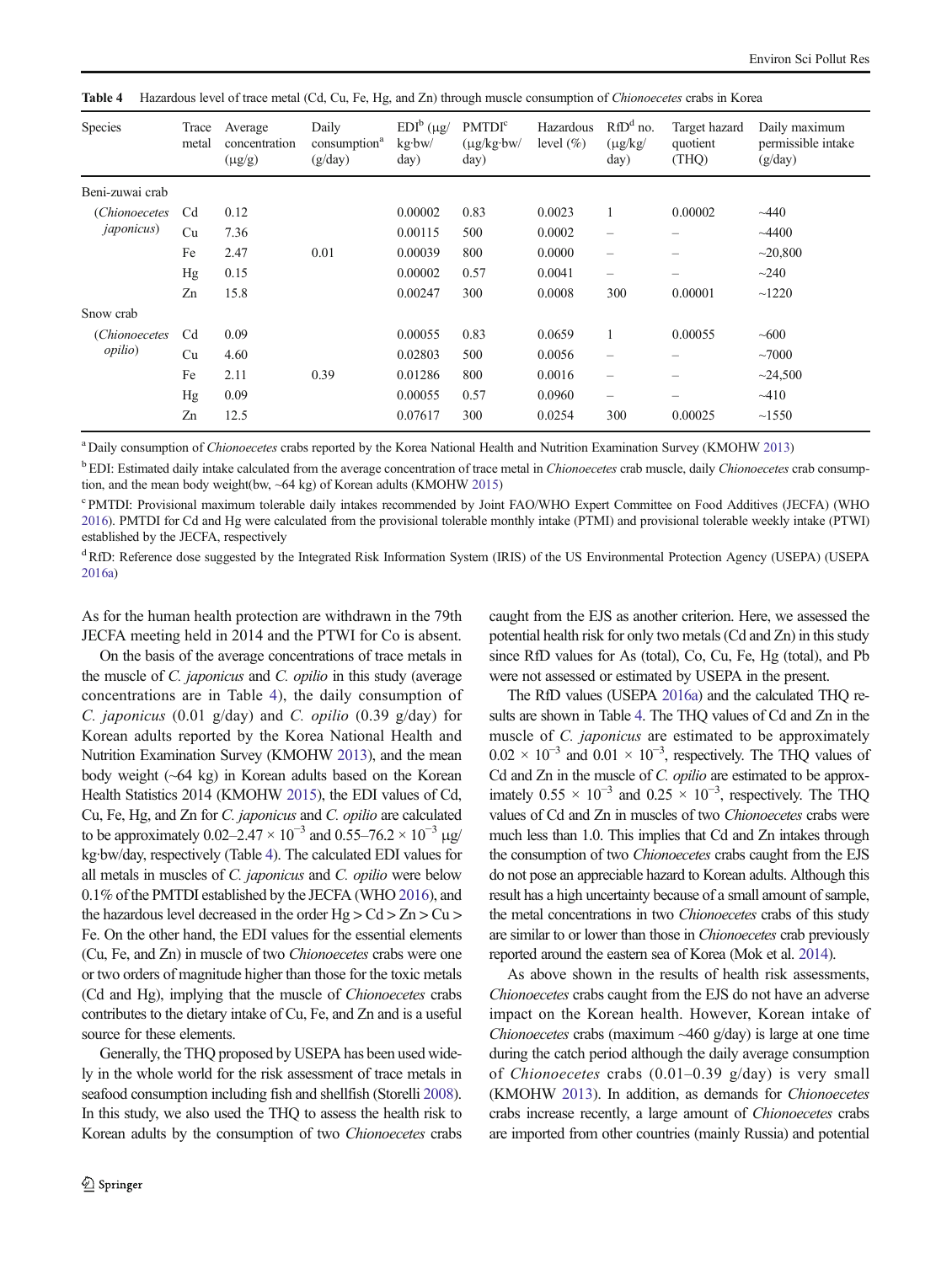<span id="page-8-0"></span>exposure opportunities of Koreans for metals by consumption of Chionoecetes crabs are gradually increasing. Therefore, in this study, we calculated the daily maximum permissible intake for Chionoecetes crabs using the average concentrations of trace metals in muscle of C. japonicus and C. opilio. Based on the average concentrations in the muscles of two Chionoecetes crabs, PMTDI, and THQ, the daily maximum permissible intakes of C. japonicus and C. opilio were estimated to be approximately 240 and 410 g/day, respectively (Table [4\)](#page-7-0). The estimated values were relatively lower than the maximum intake of Korean  $($ 460 g/day) for Chionoecetes crabs (KMOHW 2013). Thus, the appropriate consumption for Chionoecetes crabs is necessary to protect the Korean health in the future.

# Conclusion

The concentrations of trace metals (As, Cd, Co, Cu, Fe, Hg, Pb, and Zn) were measured in muscle and hepatopancreas of two Chionoecetes crabs (C. japonicus and C. opilio) caught from the EJS. The highest metal concentrations were As in muscle and Fe in hepatopancreas, while the lowest concentration was Pb in both tissues. Inter-tissues and inter-species difference for the metal concentrations in two Chionoecetes crabs showed a statistically significant difference ( $p < 0.05$ ). The concentrations of Cd, Co, Cu, Fe, and Pb in two Chionoecetes crabs were significantly higher in hepatopancreas than in muscle, and the concentrations of As, Cu, and Hg in both tissues were relatively higher in C. japonicus than in C. opilio. Based on the evaluation results of the potential health risk using regulatory limits, EDI, and PTDI, Chionoecetes crabs caught from the EJS do not have an adverse impact on the Korean health, and the daily maximum permissible intakes of C. japonicus and C. opilio were estimated to be approximately 240 and 410 g/day, respectively. For the Korean health protection, the appropriate regulation for intakes of *Chionoecetes* crabs is necessary in the future.

Acknowledgements We thank Y.Y. Jeon and S.H. Ju who helped with sampling and trace metal analyses. This work was supported by a research grant from the National Institute of Fisheries Science (NIFS, R2017053).

## **References**

- Bilandžić N, Đokić M, Sedak M (2011) Metal content determination in four fish species from the Adriatic Sea. Food Chem 124:1005–1010
- Bryan GW (1979) Bioaccumulation of marine pollutants. Phil Trans R Soc Lond B 286:483–505
- Burger J, Dixon C, Shukla T, Tsipoura N, Gochfeld M (2002) Metal levels in horseshoe crabs (Limulus polyphemus) from Maine to Florida. Environ Res 90:227–236
- Chen MH, Chen CY, Chou HY, Wen TC (2005) Gender and size effects of metal bioaccumulation on the rock crab, Thalamita crenata, in Dapeng Bay, southwestern Taiwan. Mar Pollut Bull 50:463–484
- Chiarelli R, Roccheri MC (2014) Marine invertebrates as bioindicators of heavy metal pollution. Open J Metal 4:93–106
- Chun YY, Lee SI, Yoon SC, Cha HK, Kim JB (2009) Molting and growth of the snow crab Chionoecetes opilio in the East Sea of Korea. Kor J Fish Aquat Sci 42:380–386
- Copat C, Arena G, Fiore M, Ledda C, Fallico R, Sciacca S, Ferrante M (2013) Heavy metals concentrations in fish and shellfish from eastern Mediterranean Sea: consumption advisories. Food Chem Toxicol 53:33–37
- Jadamec LS, Donaldson WE, Cullenberg P (1999) Biological field techniques for Chionoecetes crabs. University of Alaska Sea Grant College Program (AK–SG–99–02), Fairbanks, Alaska, p 80
- Jewett SC, Naidu AS (2000) Assessment of heavy metals in red king crabs following offshore placer gold mining. Mar Pollut Bull 40: 478–490
- Julshamn K, Valdersnes S, Duinker A, Nedreaas K, Sundet JH, Maage A (2015) Heavy metals and POPs in red king crab from the Barents Sea. Food Chem 167:409–417
- Kim JK, Han T (1999) Effects of inorganic nutrients and heavy metals on grouth and pigmentation of the green alga, Ulva Pertusa kjellman. Kor J Environ Biol 17:427–438
- Kim CR, Yoon YY (2011) A study on trace–metals in Korean Yeongdeok crab and Russian snow crab. J Korean Soc Mar Environ Engin 14: 147–153
- Kim SG, Kim SS, Choi HG, An YR (2011) Concentrations of trace metals in the tissues of long-beaked common dolphins (Delphinus capensis) in the East Sea, Korea. Ocean Sci J 46:55–62
- KMOF (Korea Ministry of Oceans and Fisheries) (2004) Development of waste assessment framework on the sewage sludge for ocean disposal. Ministry of Oceans and Fisheries, Seoul, p 382
- KMOF (Korea Ministry of Oceans and Fisheries) (2015) Statistical yearbook of oceans and fisheries. Ministry of Oceans and Fisheries, Sejong, p 496
- KMOHW (Korea Ministry of Health and Welfare) (2013) Korea national health and nutrition examination survey (KNHANES) database. Ministry of Health and Welfare, Sejong, Korea. [https://knhanes.](https://knhanes.cdc.go.kr/knhanes/index.do) [cdc.go.kr/knhanes/index.do](https://knhanes.cdc.go.kr/knhanes/index.do)
- KMOHW (Korea Ministry of Health and Welfare) (2015) Korea Health statistics 2014: Korea national health and nutrition examination survey (KNHANES IV–2). Ministry of Health and Welfare, Sejong, p 451
- Kon T (1996) Overview of Tanner crab fisheries around the Japanese Archipelago. In: High latitude crabs: biology, management, and economics. University of Alaska Sea Grant College Program (AK–SG–96–02), Fairbanks, Alaska, p 13–24
- Maulvault AL, Anacleto P, Lourenco HM, Carvalho ML, Nunes ML, Marques A (2012) Nutritional quality and safety of cooked edible crab (Cancer pagurus). Food Chem 133:277–283
- Mok JS, Kwon JY, Son KT, Choi WS, Kang SR, Ha NY, Jo MR, Kim JH (2014) Contents and risk assessment of heavy metals in marine invertebrates from Korean coastal fish markets. J Food Protect 77: 1022–1030
- Mortimer MR (2000) Pesticide and trace metal concentrations in Queensland estuarine crabs. Mar Pollut Bull 41:359–366
- Nissen LR, Bjerregaard P, Simonsen V (2005) Interindividual variability in metal status in the shore crab Carcinus maenas: the role of physiological condition and genetic variation. Mar Biol 146:571–580
- Onsanit S, Ke C, Wang X, Wang KJ, Wang WX (2010) Trace elements in two marine fish cultured in fish cages in Fujian province, China. Environ Pollut 158:1334–1342
- Perry H, Isphording W, Trigg C, Riedel R (2015) Heavy metals in red crabs, Chaceon quinquedens, from the Gulf of Mexico. Mar Pollut Bull 101:845–851